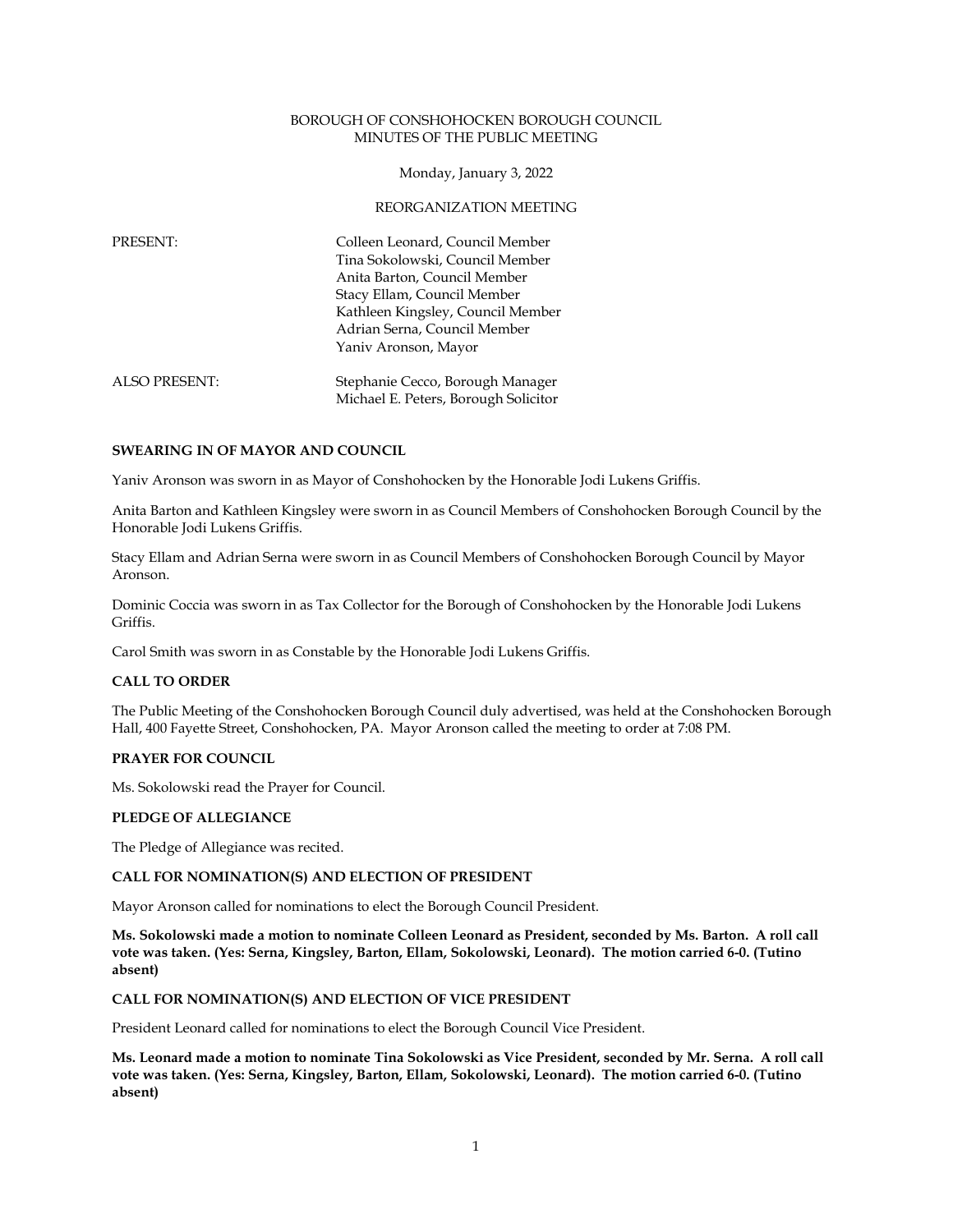#### **OTHER BUSINESS: CONSENT AGENDA**

**a.) Appoint Stephanie Cecco as Borough Secretary and Open Records Officer.** 

**Mr. Serna made a motion to appoint Stephanie Cecco as Borough Secretary and Open Records Officer, seconded by Ms. Barton. The motion carried 6-0. (Tutino absent)**

**b.) Appoint Julia L. Davis of Dunlap & Associates, P.C. as Borough Treasurer at the submitted rate schedule.** 

**Ms. Ellam made a motion to appoint Julia L. Davis of Dunlap & Associates, P.C. as Borough Treasurer at the submitted rate schedule, seconded by Ms. Sokolowski. The motion carried 6-0. (Tutino absent)**

**c.) Appoint Michael E. Peters of Eastburn and Gray, P.C. as Borough Solicitor at the submitted rate schedule.** 

**Ms. Barton made a motion to appoint Michael E. Peters of Eastburn and Gray, P.C. as Borough Solicitor at the submitted rate schedule, seconded by Ms. Kingsley. The motion carried 6-0. (Tutino absent)**

**d.) Appoint Karen M. MacNair of Gilmore & Associates, Inc. as Borough Engineer at the submitted rate schedule.** 

**Mr. Serna made a motion to appoint Karen M. MacNair of Gilmore & Associates, Inc. as Borough Engineer at the submitted rate schedule, seconded by Ms. Kingsley. The motion carried 6-0. (Tutino absent)**

**e.) Appoint Christopher Fazio of Remington & Vernick Engineers as Borough Alternate Engineer at the submitted rate schedule.** 

**Ms. Barton made a motion to appoint Christopher Fazio of Remington & Vernick Engineers as Borough Alternate Engineer at the submitted rate schedule, seconded by Ms. Ellam. The motion carried 6-0. (Tutino absent)**

**f.) Appoint Chuck Christenson of NextWave Consulting, Inc. as Borough IT Service Manager at the submitted rate schedule.**

**Ms. Sokolowski made a motion to appoint Chuck Christenson of NextWave Consulting, Inc. as Borough IT Service Manager at the submitted rate schedule, seconded by Mr. Serna. The motion carried 6-0. (Tutino absent).** 

**g.) Appoint Eric P. Johnson of Pennoni Associates as Borough Zoning Officer at the submitted rate schedule.**

**Ms. Barton made a motion to appoint Eric P. Johnson of Pennoni Associates as Borough Zoning Officer at the submitted rate schedule, seconded by Mr. Serna. The motion carried 6-0. (Tutino absent)**

**h.) Appoint Benjamin Patchen, Tiffany Allen and Patrick J. Harvey of Campbell, Durrant, Beatty, Palombo & Miller, P.C. as Borough Labor Attorney at the submitted rate schedule.** 

**Ms. Kingsley made a motion to appoint Benjamin Patchen, Tiffany Allen and Patrick J. Harvey of Campbell, Durrant, Beatty, Palombo & Miller, P.C. as Borough Labor Attorney at the submitted rate schedule, seconded by Ms. Ellam. The motion carried 6-0. (Tutino absent)**

**i.) Appoint Brian R. Keaveney of Pennoni Associates as Borough Traffic Engineer at the submitted rate schedule.** 

**Ms. Barton made a motion to appoint Brian R. Keaveney of Pennoni Associates as Borough Traffic Engineer at the submitted rate schedule, seconded by Ms. Kingsley. The motion carried 6-0. (Tutino absent)**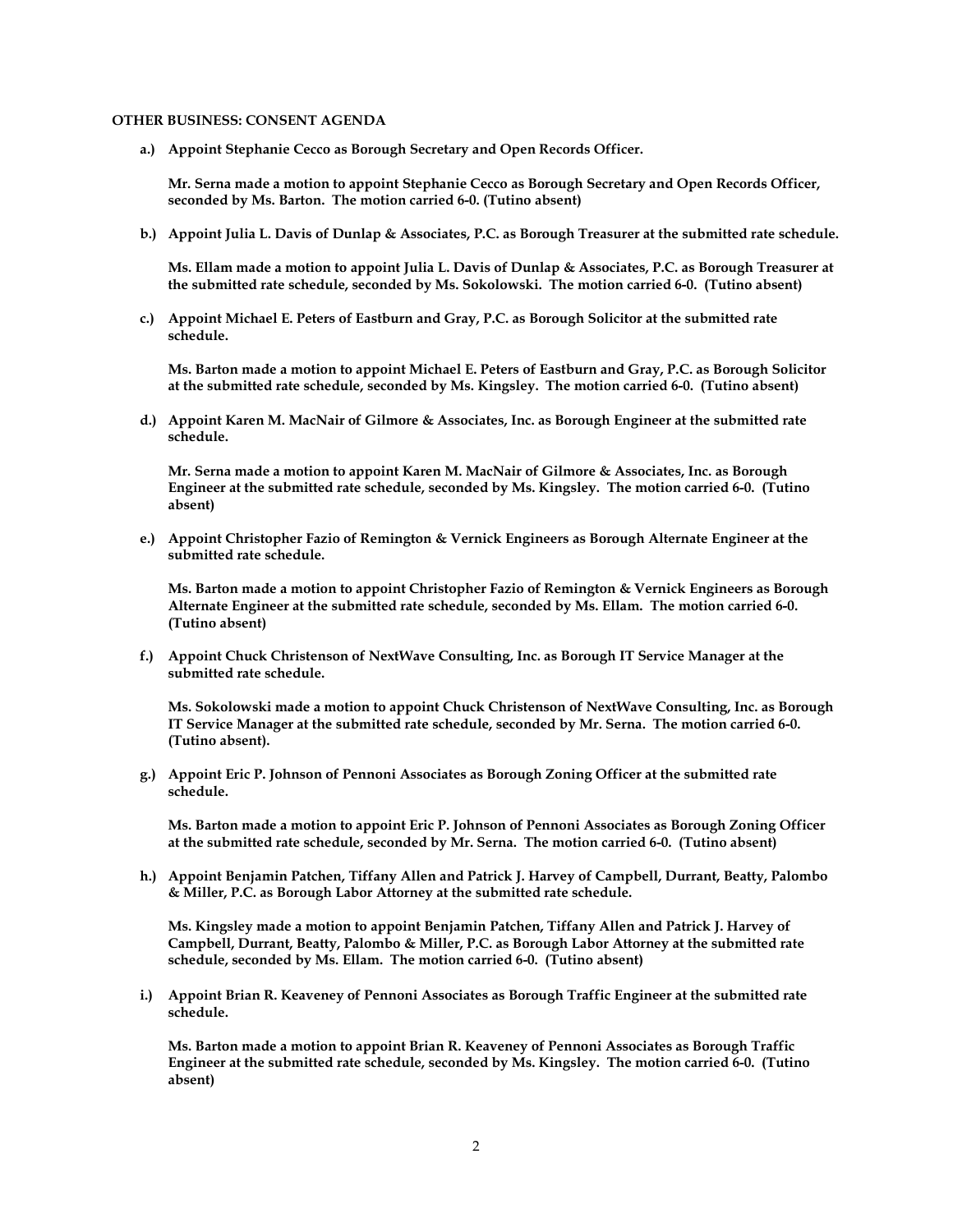**j.) Appoint Albert Federico of Albert Federico Consulting, LLC as Special Conflict Borough Traffic Engineer at the submitted rate schedule.** 

**Ms. Ellam made a motion to appoint Albert Federico of Albert Federico Consulting, LLC as Special Conflict Borough Traffic Engineer at the submitted rate schedule, seconded by Ms. Sokolowski. The motion carried 6-0. (Tutino absent)**

**k.) Appoint Matthew Traynor of Code Inspections, Inc.as Commercial Building Inspector at the submitted rate schedule.** 

**Ms. Kingsley made a motion to appoint Matthew Traynor of Code Inspections, Inc. as Commercial Building Inspector at the submitted rate schedule, seconded by Mr. Serna. The motion carried 6-0. (Tutino absent)**

**l.) Appoint Christopher Fazio of Remington & Vernick Engineers as Borough Alternate Building Inspector at the submitted rate schedule.** 

**Ms. Barton made a motion to appoint Christopher Fazio of Remington & Vernick Engineers as Borough Alternate Building Inspector at the submitted rate schedule, seconded by Ms. Sokolowski. The motion carried 6-0. (Tutino absent)**

**m.) Appoint William Christman of Lamb McErlane, P.C. as Solicitor to the Civil Service Commission at the submitted rate schedule.** 

**Ms. Kingsley made a motion to appoint William Christman of Lamb McErlane, P.C. as Solicitor to the Civil Service Commission at the submitted rate schedule, seconded by Ms. Ellam. The motion carried 6-0. (Tutino absent)**

**n.) Appoint Michael P. Clarke of Rudolph Clarke, LLC as Solicitor to the Zoning Hearing Board at the submitted rate schedule.** 

**Ms. Sokolowski made a motion to appoint Michael P. Clarke of Rudolph Clarke, LLC as Solicitor to the Zoning Hearing Board at the submitted rate schedule, seconded by Ms. Barton. The motion carried 6-0. (Tutino absent)**

**o.) Appoint Gary T. Williams of McCarthy & Company, PC as Borough Tax Auditor at the submitted rate schedule.** 

**Ms. Ellam made a motion to appoint Gary T. Williams of McCarthy & Company, PC as Borough Tax Auditor at the submitted rate schedule, seconded by Ms. Kingsley. The motion carried 6-0. (Tutino absent)**

**p.) Designate the Council President, Vice President, and Borough Manager as authorized signers for the Borough's bank accounts and approve Truist Bank, PLGIT Bank, Fulton Bank, US Bank, VOYA and INR.**

**Ms. Barton designate the Council President, Vice President, and Borough Manager as authorized signers for the Borough's bank accounts and approve Truist Bank, PLGIT Bank, Fulton Bank, US Bank, VOYA and INR, seconded by Ms. Ellam. The motion carried 6-0. (Tutino absent)**

**q.) Adopt the 2022 Fee Schedule and 2022 Land Development Planning, Engineering and Legal Review Fees.** 

**Ms. Kingsley made a motion to adopt 2022 Fee Schedule and 2022 Land Development Planning, Engineering and Legal Review Fees, seconded by Mr. Serna. The motion carried 6-0. (Tutino absent)**

**r.) Affirm standing chairs and members of Borough Boards and Commissions.**

Ms. Cecco read the standing chairs and members of Borough Boards and Commissions.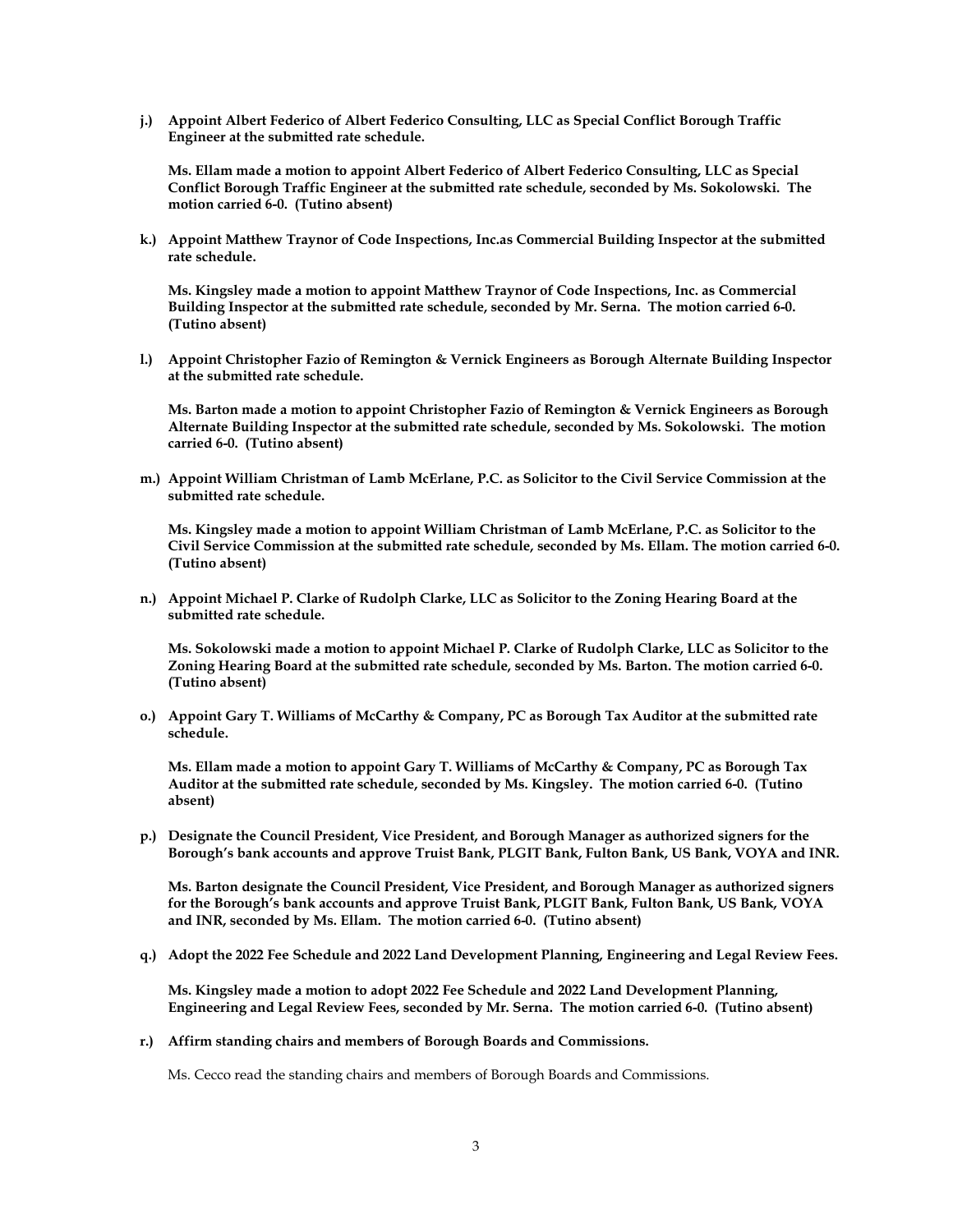**Ms. Leonard made a motion to affirm standing chairs and members of Borough Boards and Commissions, seconded by Ms. Barton. The motion carried 6-0. (Tutino absent)**

- **s.) Reappoint members to various boards and commissions including Vacancy Board Chair.**
	- **a. Ms. Sokolowski made a motion to reappoint Mark Bonavitacola to the Board of Code Appeals, seconded by Ms. Barton. The motion carried 6-0. (Tutino absent)**
	- **b. Ms. Barton made a motion to reappoint John Costello to the Civil Service Commission, seconded by Mr. Serna. The motion carried 6-0. (Tutino absent)**
	- **c. Mr. Serna made a motion to reappoint Domenic Rocco to the EAC, seconded by Ms. Kingsley. The motion carried 6-0. (Tutino absent)**
	- **d. Ms. Sokolowski made a motion to reappoint Deborah Stovall to the Human Relations Commission, seconded by Ms. Barton. The motion carried 6-0. (Tutino absent)**
	- **e. Ms. Barton made a motion to reappoint Jane Flanagan to the Mary Wood Park Commission, seconded by Ms. Kingsley. The motion carried 6-0. (Tutino absent)**
	- **f. Ms. Ellam made a motion to reappoint Judy Smith-Kressley to the Planning Commission, seconded by Ms. Kingsley. The motion carried 6-0. (Tutino absent)**
	- **g. Ms. Sokolowski made a motion to reappoint Holly Holst to the Vacancy Board, seconded by Mr. Serna. The motion carried 6-0. (Tutino absent)**
	- **h. Kathleen Kingsley made a motion to reappoint Rick Barton to the Zoning Hearing Board, seconded by Mr. Serna. Ms. Barton recused herself. The motion carried 5-0. (Tutino absent)**
	- **i. Ms. Barton made a motion to not reappoint Felix Raimondo to the Sewer Authority Board, seconded by Ms. Ellam. The motion carried 6-0. (Tutino absent)**
- **t.) Appoint applicant to board and commission vacancies.**

**Ms. Sokolowski made a motion to appoint Richard Kosich to the EAC, seconded by Mr. Serna. The motion carried 6-0. (Tutino absent)**

**u.) Accept the resignation of an EAC member.** 

Ms. Cecco stated that Eliza Lanzutti submitted her resignation from the EAC.

# **Ms. Barton made a motion to accept the resignation of Eliza Lanzutti from the EAC, seconded by Mr. Serna. The motion carried 6-0. (Tutino absent)**

# **PUBLIC COMMENT**

There was no public comment.

# **ADJOURNMENT**

The meeting was adjourned at 7:24 PM.

\_\_\_\_\_\_\_\_\_\_\_\_\_\_\_\_\_\_\_\_\_\_\_\_\_\_\_\_\_\_\_\_

Respectfully Submitted,

Stephanie Cecco,